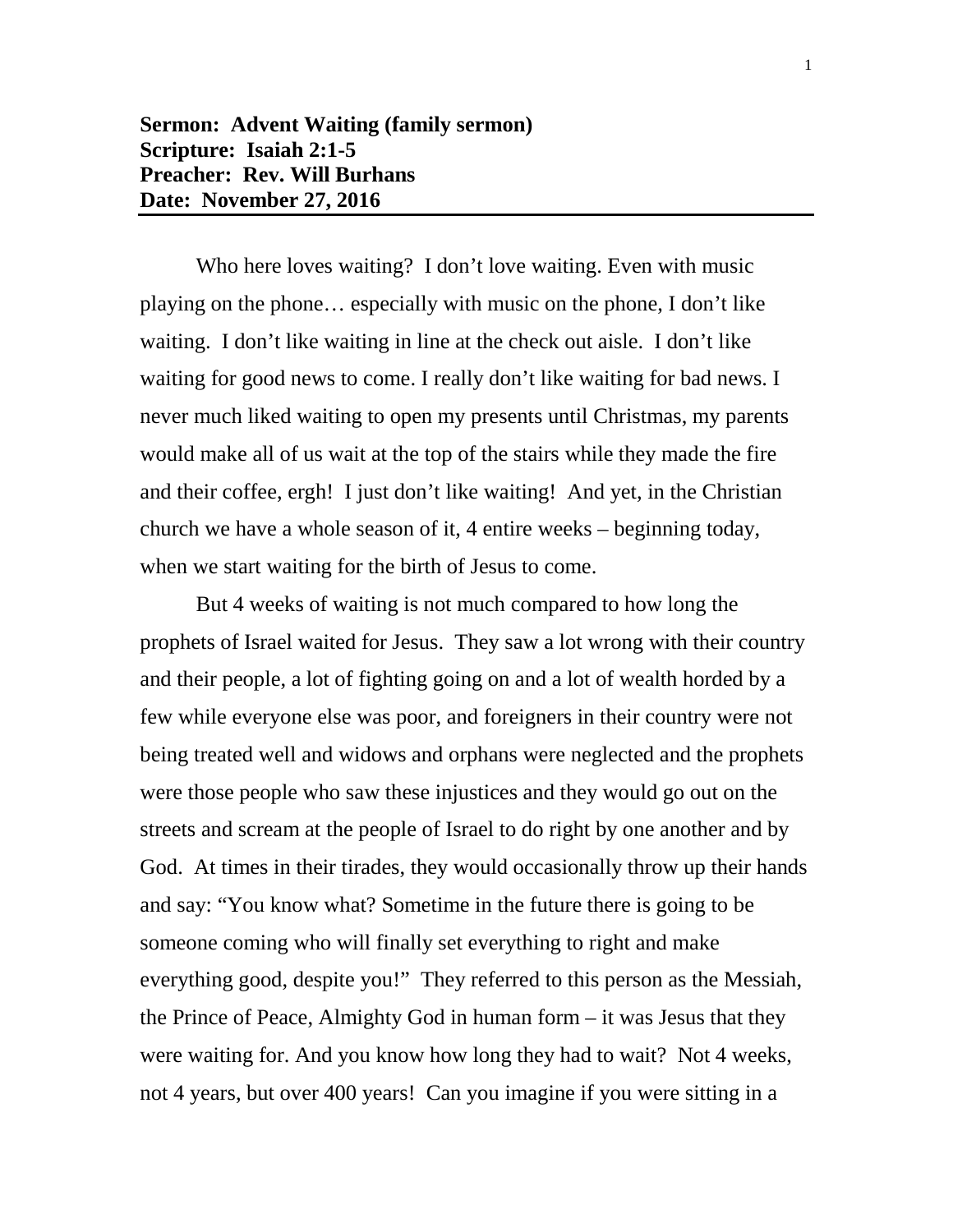waiting room and someone said "just wait here for about 450 years and then the one you are waiting for will come." I think that would be hard.

But Jesus did come and when Jesus came all our waiting was over for Jesus the Savior, was among us in the flesh! And yet everything is not perfected yet. There's still a lot wrong with the world. That's where you and I come in, because Jesus' Spirit has recruited us to be a part of making the world right. And we have faith that one day - we don't know when but one day - all will be made right. Until that time we do what we can to make it right in the here and now… and we still wait. Wait and minute, we still have to wait? Well, yes. Waiting is a spiritual practice and we dedicate the whole season of Advent to it.

For waiting does a number of things – 1. It develops our sense of trust, reminding us that there is Someone greater than us at work, Someone that we can trust in and rely upon to set things right. 2. Waiting helps us develop our patience muscles, because the most important things in life – relationships, meaning, growth - are not instantaneous but involve a process and an unfolding. 3. Waiting makes the arrival of what you are waiting for all the more special. What if I told you that I could snap my fingers and make today Christmas Eve and tomorrow Christmas? Wouldn't we feel gipped from the richness of preparation and patience and process leading up to Christmas? Then it would be over and what then? 4. And waiting makes it clear how much we value what it is (or who it is) we are waiting for. Waiting increases our care and desire for the thing or the person we are waiting for.

When I was 7 (who here is around 7), there was a birthday party of mine that I'll never forget. My friends were coming over at 2pm for the party and I was so pumped. The morning just seemed to creep along and I